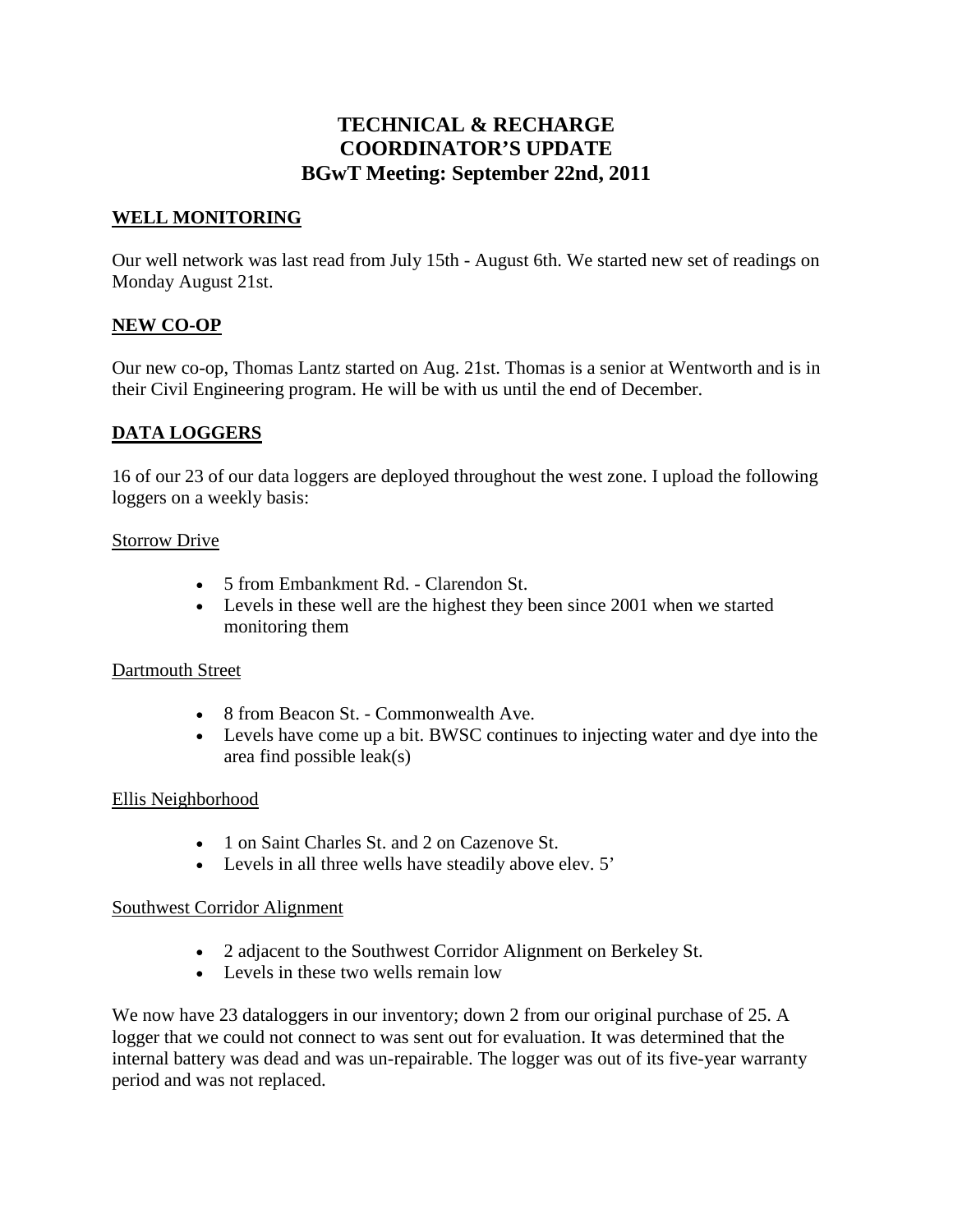### Southwest Corridor Alignment

- 1 on Braddock Park and 1 on West Newton St.
- Levels in these two wells fluctuated quite a bit in recent readings

# Christian Science

- 2 on Huntington Ave. side
- Levels in these two wells also fluctuated quite a bit in recent readings

# **MISCELLANEOUS**

- Elliott and I met with Para Jayasinghe and Amy Cording of public works on June 9th and again on September 21st. We discussed providing the city our well locations in order to prevent contractors from destroying wells when sidewalk work is performed. The City will provide the BGwT with the following:
	- 1. Set plans of projects that come through the public works department. Bill Eagan (Chief Civil Engineer) for the department will send me plans to review to see if any of BGwT's wells are impacted.
	- 2. The Public Improvements Commission (PIC) agenda list. Amy Cording has added the BGwT to the distribution list. It is an address based list of work to be done. Again, I will review to see if any of the BGwT's wells will be impacted.
	- 3. A meeting with Michael Summers from the public works department to discuss adding the BGwT's well locations to the city's system. That meeting has been scheduled for Wednesday September 28, 2011.
- Elliott, Trustee Shilland, & I met with representatives from the MBTA and GZA. The purpose of the meeting was to inform GZA (the MBTA's selected contractor for the long-term solution in Ellis Neighborhood) of work that has been done in the area by others. I have provided GZA with all of our logger data in the area, well installation reports for wells in the area, and lat/long coordinates for wells in the area. I have also provided GZA with various maps and follow-up information to their field engineers.
- Elliott & I met with the members of the Technical Advisory Committee and reviewed a number of as-built drawings provided to us by BWSC.
- Elliott & I met with representatives of the proposed Copley Project. We reviewed and commented on the proposed groundwater recharge system.
- Elliott & I had a follow-up meeting with the representatives of the proposed 126 Brookline Street project. We reviewed and commented on the proposed groundwater recharge system.
- Reviewed locations of proposed tree infiltration pits along Hemenway and Clearway Streets, and Huntington Ave. I forwarded my comments for potential conflicts with the locations of our observation wells to Elliott.
- Sent to our webmaster four articles to post. They were:
	- 1. Hydraulic Design of Permeable Pavements Factsheet
	- 2. Porous Asphalt Factsheet